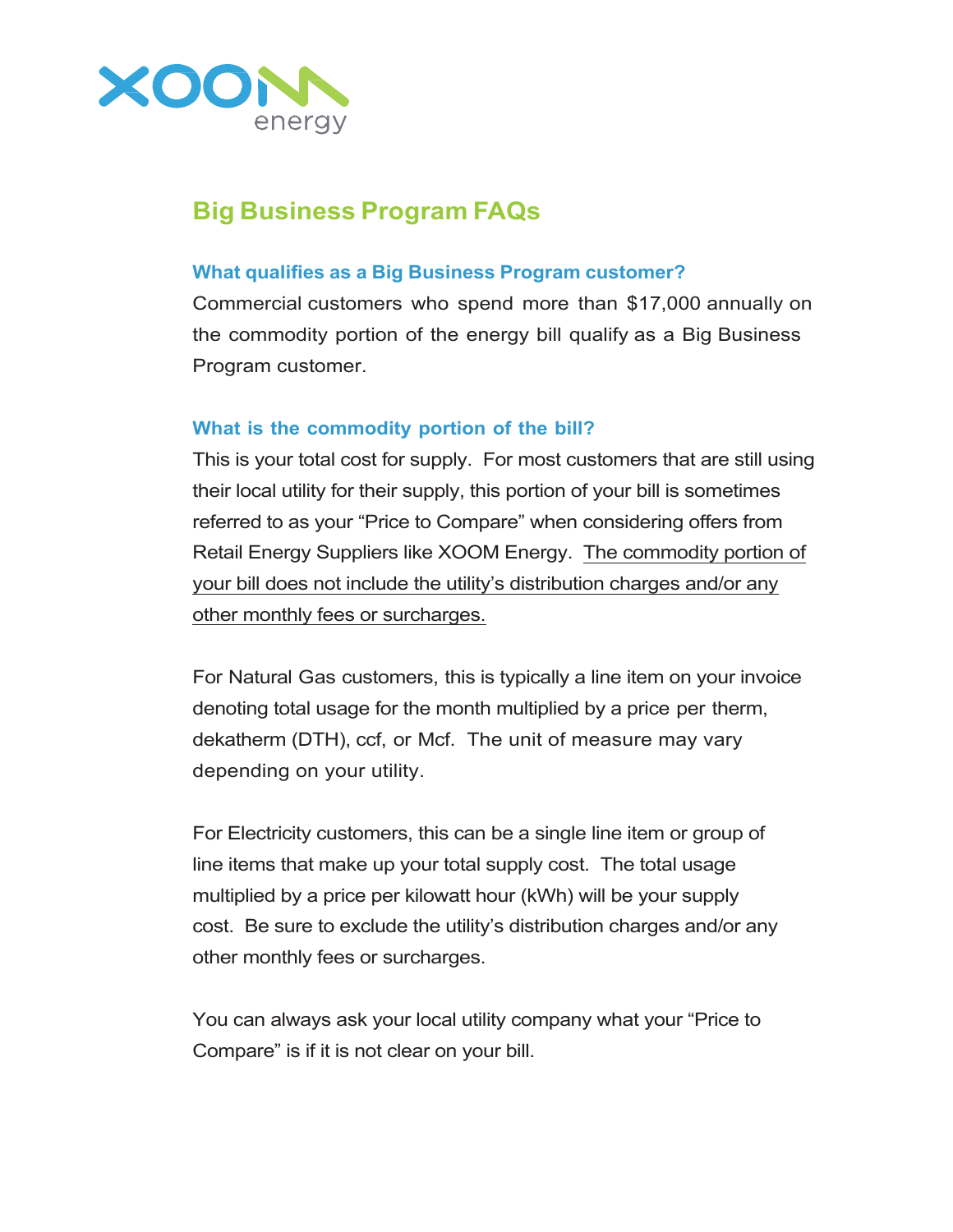#### **How does the Big Business Program work?**

Complete the Big Business Lead Pass form. Once forms are completed, fax or email them to the ACN/XOOM Energy Commercial contact information. Be sure to use the fax and email provided or they will not be processed. Along with any required LOA's, please provide a copy of the most recent utility invoice for each account. The data will be reviewed for completeness and sent to XOOM Energy. Once XOOM receives the forms, an Energy Specialist will reach out to you while working to prepare a customized rate proposal for your review.

### **Can more than one location be combined to meet the annual threshold?**

Yes, as long as there is only one financially responsible party for all the locations, XOOM Energy will be able to combine the usage to meet the minimum Big Business requirement.

#### **How long does the process take?**

A XOOM Energy Specialist should be reaching out to you within 1 business day of receiving the lead pass forms. The average time to provide a quote is 7-10 business days, however it can take longer depending on the utility.

#### **Do the Big Business Lead Pass forms vary by utility?**

Yes, it is important to use the forms associated with the specific utility. This will ensure that the correct information is collected in order for XOOM to create a proposal.